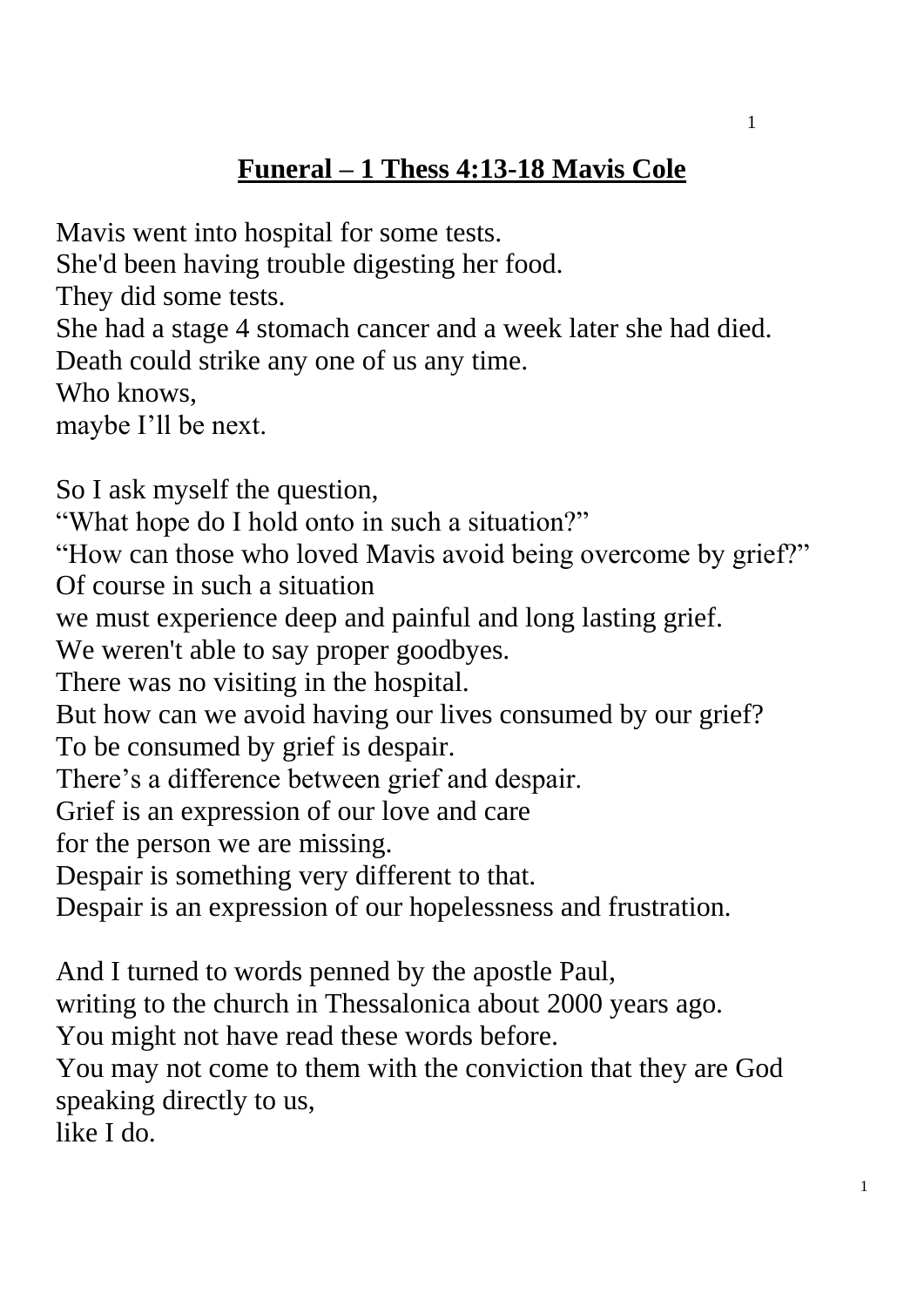If that's you, why don't you put that aside for a few minutes, and see if there is value in these words from the Bible. You are here now. Why not?

Paul says to them,

"Brothers and sisters, we don't want you to be ignorant about those who fall asleep,

or to grieve like other people,

who have no hope."

So Paul's word to Christian folk,

to followers of the Lord Jesus Christ,

is not that he doesn't want them to grieve

the loss of their loved ones.

Occasionally you hear this sort of twaddle –

"There's no reason to be sad –

she's gone to a better place."

No.

There's every reason to be sad.

Relationships have been cut short.

Perhaps there were opportunities for reconciliation in relationships that now can't take place.

Future plans will need to be rewritten.

Yes, there is every reason for sadness.

But Paul says to Christian folk,

there's no need to be consumed by your sadness

like other folk are.

There is no reason for despair.

Because you know

what God is going to do at the end of the world.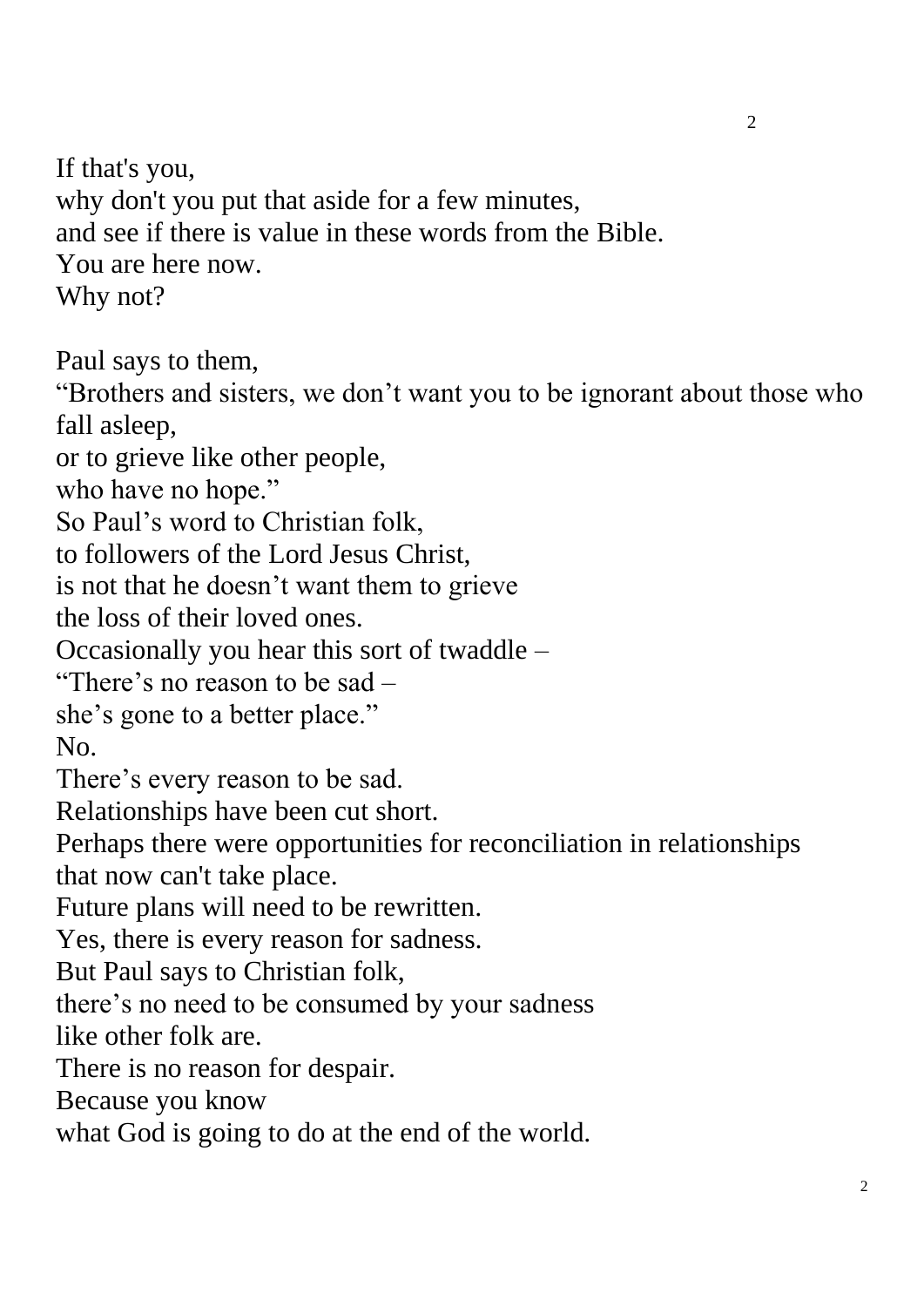So while there is very definitely painful loss in the present. There is also the promise of God, that those who have died in Christ, will be raised to life on the last day, and will live forever with him. Just as Jesus himself was raised to life, so too we will be raised. And Mavis was someone who was in Christ. She was a woman who had placed herself in Christ's loving care, from the time that any of us knew her, she had followed the Lord Jesus faithfully. She entrusted herself to Christ's care through difficult life situations. Her first bout of cancer was some 35 years ago. But she did not waver in her faith in Christ.

What does it mean to die in Christ? It means to die as a follower of Jesus Christ. As someone who acknowledges Jesus as king of the universe. As someone who comes before the Lord Jesus, and knows that only through him can I stand before God on that last day. When Jesus died on the cross of Calvary, he did so as a substitute for me. He took upon himself the penalty for my wrong decisions, the penalty for my bad attitudes. And so I acknowledge him as my king. If I want him to save me from facing the consequences of my own wrong doing, I must turn my life over to him. I can't stand before God on the last day

3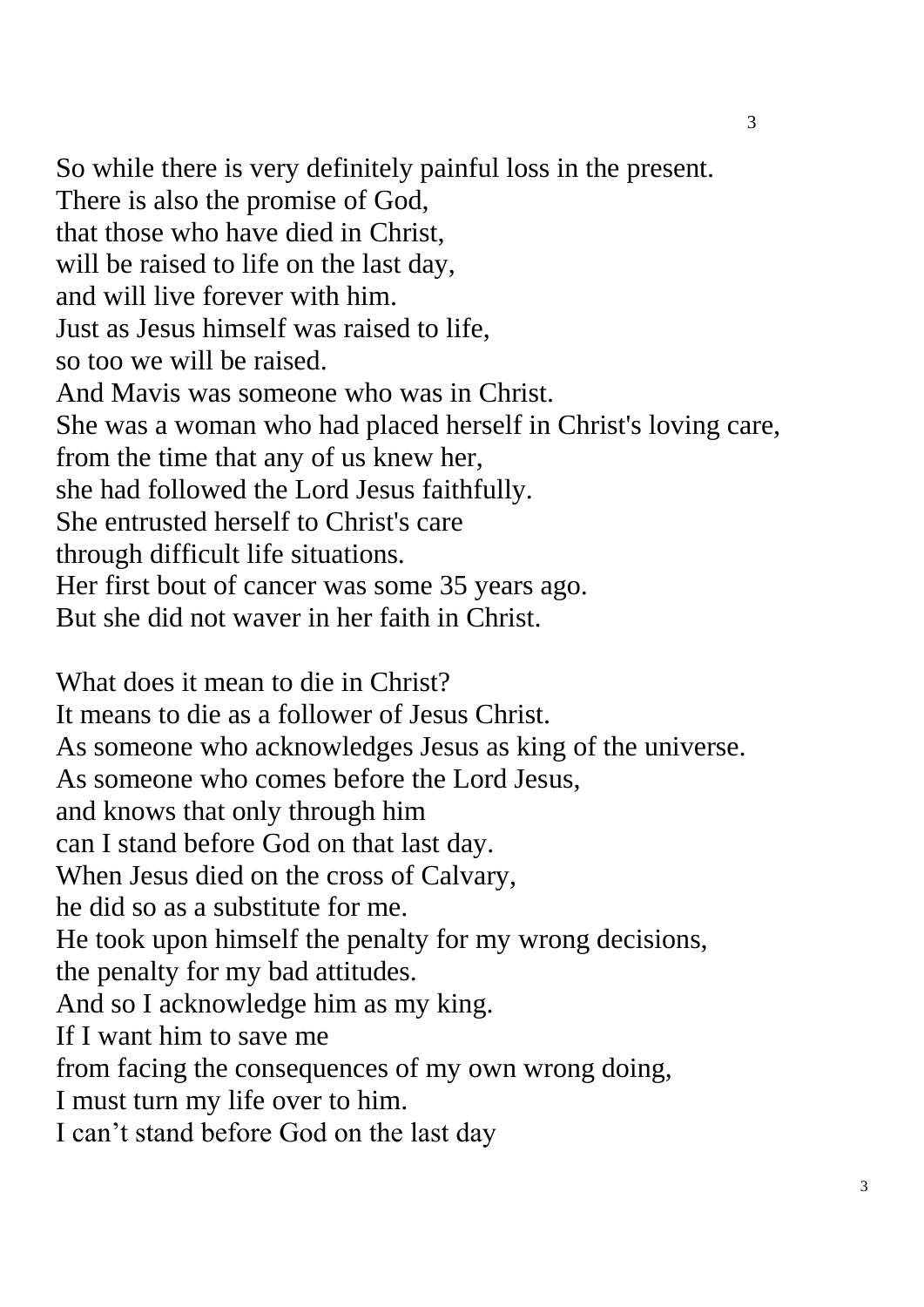because of my own goodness. My own goodness, what there is of it, is inadequate. I can only stand before God because of the goodness of Jesus Christ. He lived a perfect life. And his perfect life is counted for me. When I die, I will die in Christ. I will be like a little car in the Spirit of Tasmania. Completely safe from the raging of the storm, because I am caught up in one who is strong and powerful to take me with him. That was Mavis's faith. It sustained her all her days.

When we are confronted by unexpected death, it gives us good reason to consider our own fragile mortality. And in particular to ask ourselves the question, "Am I in Christ?" It's very easy for the things that press in on us – the everyday things of life – to crowd out the important and eternal questions. In the ordinary run of events, we might never get around to asking the question, "Am I in Christ?" I hope that being here today will bring things into perspective for you. I hope it will cause you to take stock of your life, and assess where you stand before God.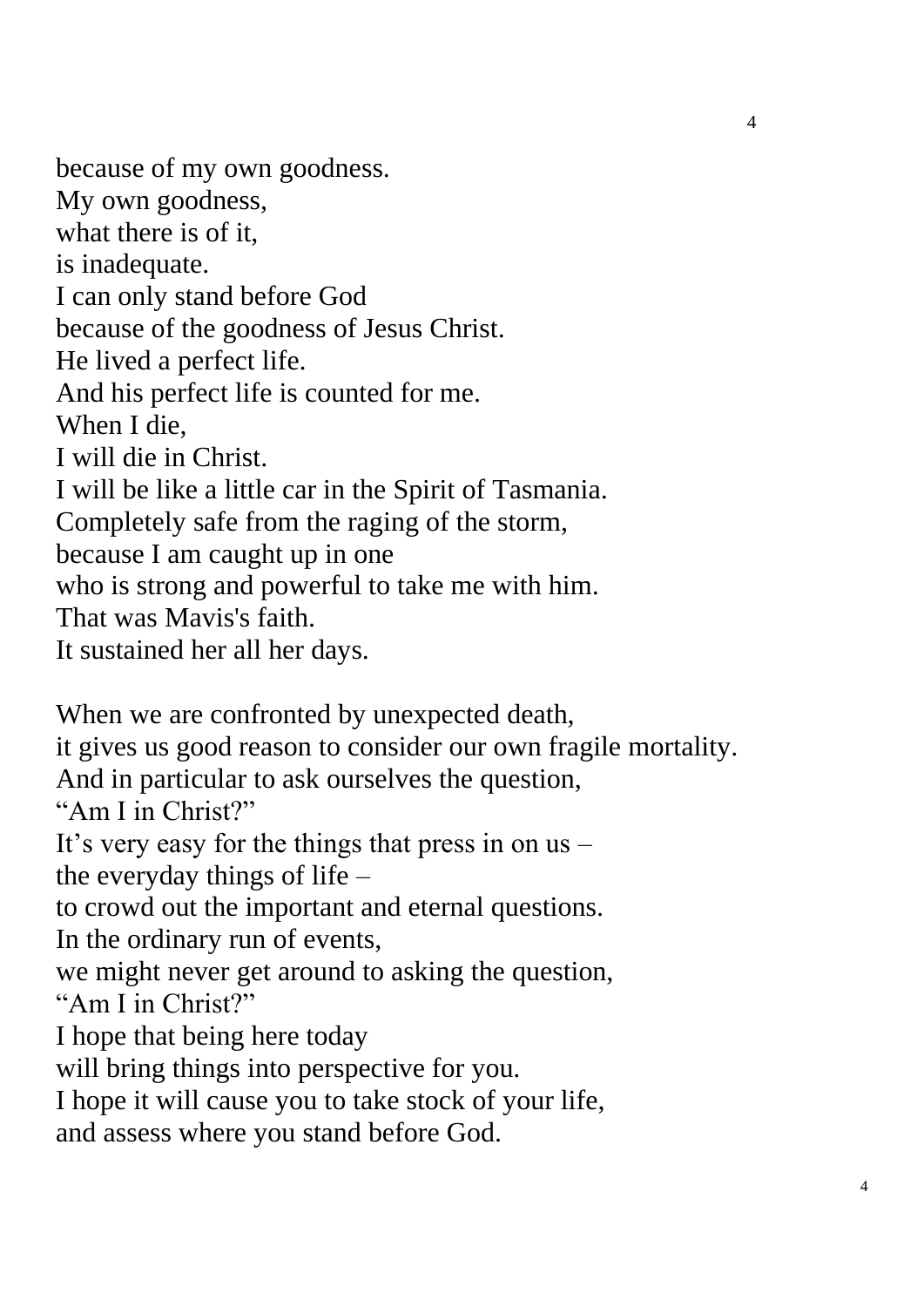Each of us here today will have an appointment to meet our maker, just as Mavis did. We don't know when it will be. It might be sooner. It might be later. Often thinking about the inevitability of death makes us afraid – so we push it to the back of our minds. But it needn't be like that. If we take the promise of God to heart, then we can face the future with confidence. In the letter that Paul wrote to the church in Thessalonica, we have the promise of God. "For the Lord himself will come down from heaven with a loud command, with the voice of the archangel

and with the trumpet call of God,

and the dead in Christ will rise first.

After that,

we who are still alive and are left

will be caught up together with them in the clouds

to meet the Lord in the air.

And so we will be with the Lord forever."

Those are not the words of a man who feared death.

They are the words of a man

who faced the future with confidence.

He could do that because his hope for the future

was not based on wishful thinking,

but on the promise of God.